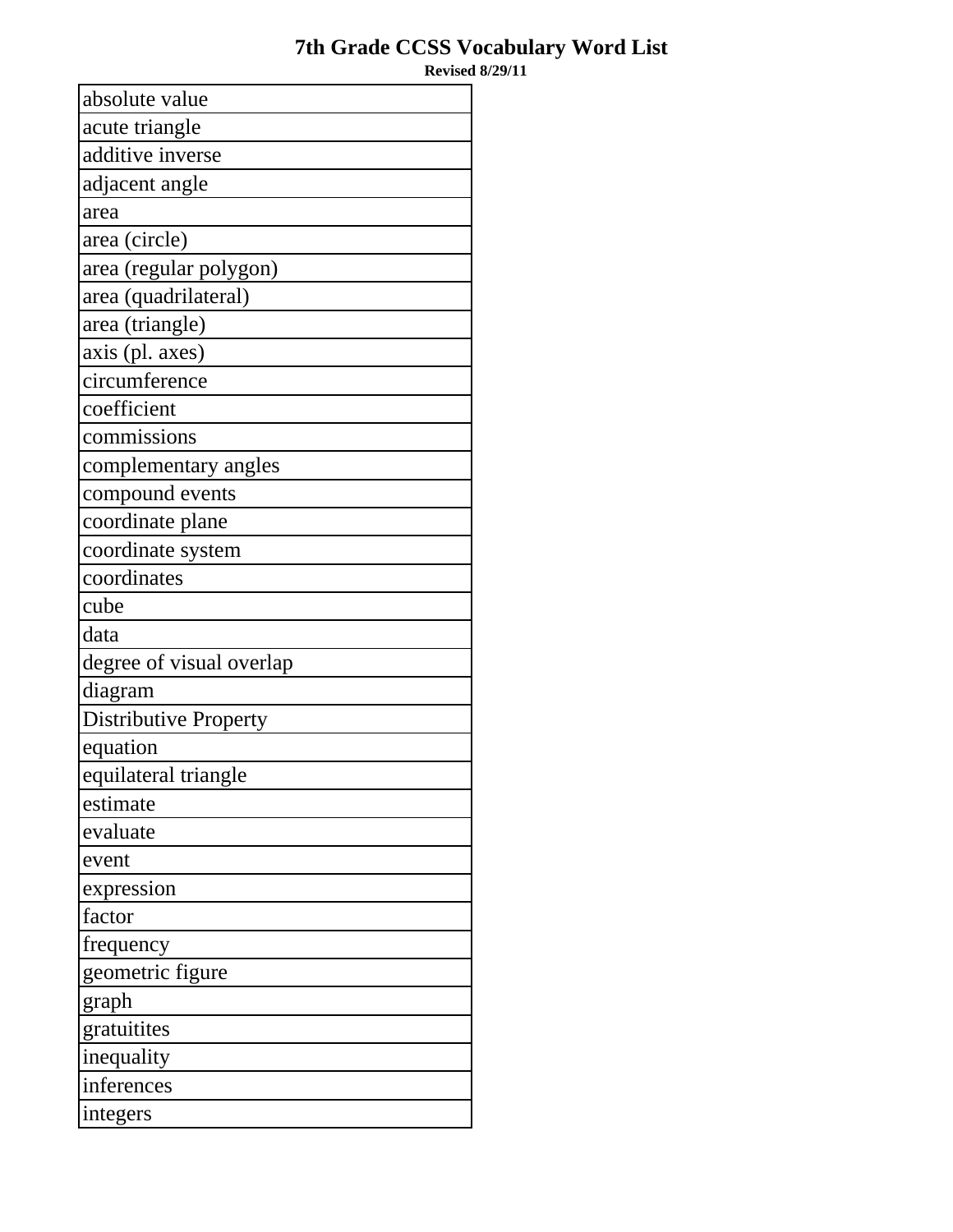## **7th Grade CCSS Vocabulary Word List**

**Revised 8/29/11**

| isosceles triangle        |
|---------------------------|
| likely event              |
| long division             |
| markdowns                 |
| markups                   |
| mean absolute deviation   |
| measure of center         |
| measure of variation      |
| non-zero divisor          |
| number line               |
| obtuse triangle           |
| ordered pair              |
| origin                    |
| percent                   |
| percent decrease          |
| percent error             |
| percent increase          |
| plane sections            |
| polygon                   |
| population                |
| prediction                |
| prism                     |
| proability                |
| proportion                |
| proportional relationship |
| protractor                |
| pyramid                   |
| quadrants                 |
| quadrilateral             |
| quotient                  |
| random sample             |
| rate                      |
| ratio                     |
| rational coefficient      |
| rational number           |
| relative frequency        |
| repeating decimal         |